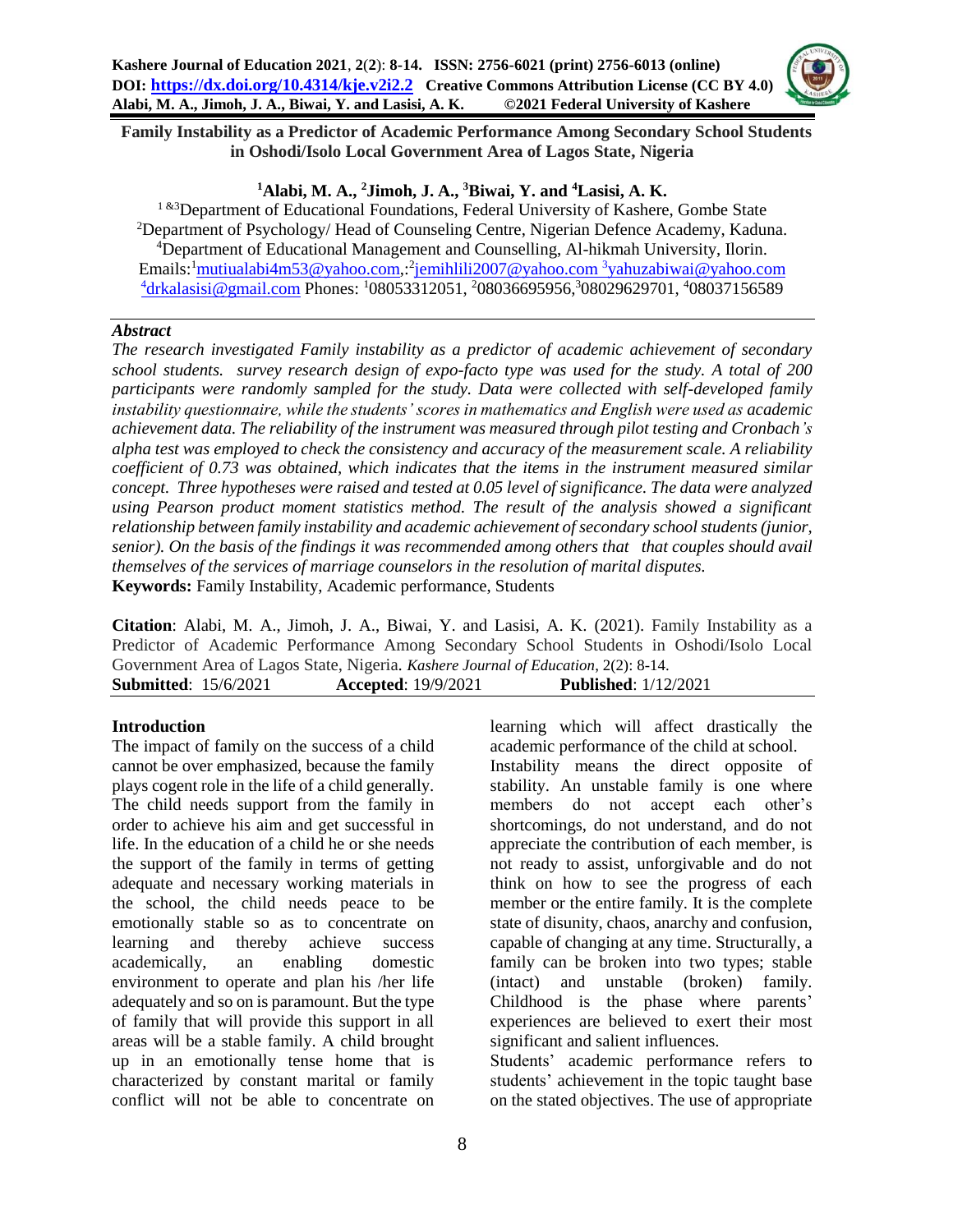teaching method by the teacher helps to achieve this goal. Edinyang (2012) defined academic performance as the outcome of education which reveals the extent to which a student, teacher or institution have achieved their educational goals.

A very unstable family has little or no time for playing parental roles, thus leading to the reductions in the amount of time parents spend monitoring school work, supervising their children and reductions in parent-child communication. This is often accompanied by increase in truancy and more negative attitudes towards school as exhibited by the adolescent.

From the foregoing constant research on family instability and academic performance of students becomes necessary and important venture. It is in the light of this that the researchers carried out a study to investigate family instability as a predictor of academic performance among secondary school students in Oshodi/Isolo local government area of Lagos State. A number of past studies revealed that children and adolescents showed a high potential of family stability or instability behavior problems, particularly when they became victims of conflicts in their family environment.

Research posits that student's schooling level or their class level has a remarkable effect on them when faced with family instability (Omoniyi-Oyafunke, 2014). Empirical studies have shown relationship between family instability and academic performance of students. Oladele, Kazeem & Akintayo (2014) conducted a study to investigate the influence of parental instability on the academic achievement of senior secondary school students in Ibadan North Local Government Area of Oyo State, Nigeria. The result showed that parents' attitudes towards their children's education had significant effect(s) on students' self-reporting of academic achievement.

Onesto & Kaselema (2015) investigated the influence of home environment on students' academic performance in the selected secondary schools in Arusha Municipality. The results revealed that there was no direct relationship between home environment and students' academic performance in schools.

#### **Alabi, M. A., Jimoh, J. A., Biwai, Y. and Lasisi, A. K. ©2021 Federal University of Kashere**

Benjamin (2014) carried out a research to investigate the influence of parental involvement on academic performance of public mixed day secondary school students in Kuresoi Nakuru Country, Kenya education level. The finding of this study revealed that parental involvement in education did not significantly influence students' academic performance in Kuresoi district. Egunsola (2014) studied the influence of home environment on academic performance of secondary school students in Agricultural science in Adamawa State, Nigeria. The results showed that parental educational qualification  $(r = 0.73)$ , occupation  $(r = 0.71)$ , and home location ( $r = 0.73$ ) were highly correlated with students' academic performance while parental economic status (income and affluence) have moderate correlation  $(r = 0.60)$  but all the independent variables have significant influence on students' performances in Agricultural science at the secondary school.

Nyandwi (2014) in a study assess factors that influence the academic performance of students of selected schools in Sumbawanga Districts, Tanzania. Results reveal low parents' income, shortage of laboratory and long walking distances to schools were found to have significant influence on the poor academic performance of the students at  $p < 0.05$ . Other factors that were found to influence poor academic performance included lack of English language competence, inadequate teaching and learning materials, inadequate number of teachers and unavailability of library facilities. The performance of secondary school students was therefore, found to drop every year mainly due to schools and home based factors.

Moses, Fredrick & Clare (2014) carried out a study an evaluation on determinants of parental participation in implementation of academic projects in Muhoroni secondary school Kisumu County, Kenya. Results revealed that family characteristics, social instability, parental valuation of education, students' characteristics and school perception were core determinants of parental participation in implementation of school improvement projects.

Oyetakin (2014) carried out a study to examine family structure and students' academic performance with a major focus on the

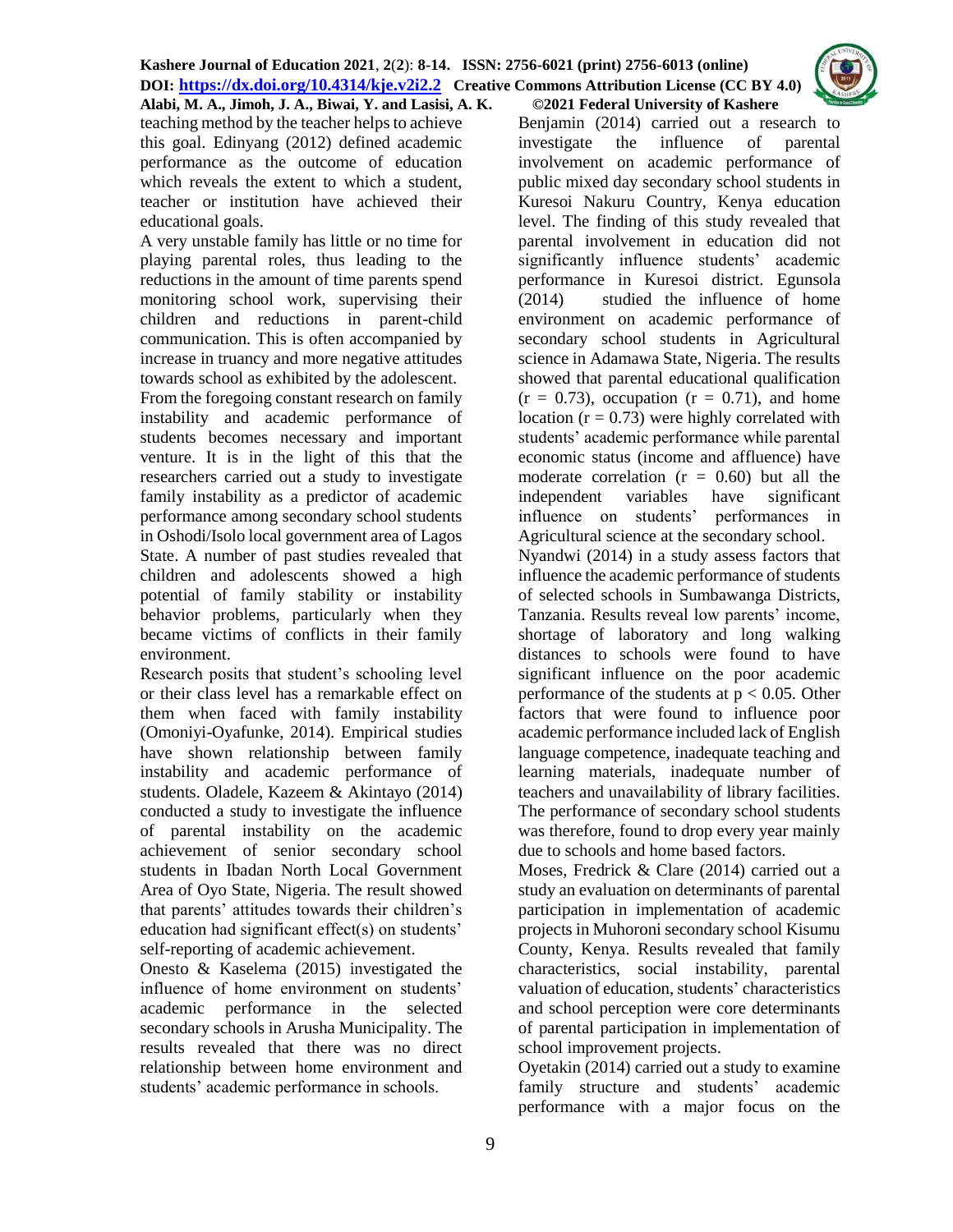**Alabi, M. A., Jimoh, J. A., Biwai, Y. and Lasisi, A. K. ©2021 Federal University of Kashere** comparative analysis of children raised by grandparents and single parentage in Lagos State Senior Secondary Schools. The study revealed that no significant difference existed between the academic performance of students from single parents and those from two parent families (t cal.276 $lt$ t tab 1.96 at p $>0.05$ ). Alternatively, the result of study carried out by Essien (2020) revealed that family stability has significant influence on the academic performance of tertiary institution students The result of study by Akinleke (2017) showed that the academic performance of students from the two types of family (single and two parents) is defferent. The calculated t-table value (1.96) was less than the the t-cal value(4.63) at 0.05 significance level and 238 degree of freedom. Akinleke (2017) therefore cocluded that the implication of this was that students from two parent families performed better than those from single parent families. Also Peter(2016), confirmed that there is significant good positive relationship between two parent structure and academic performance of students.

#### **Statement of the problem**

An unstable family will not be able to create an enabling environment for the child to do well in his education. A child experiencing family instability may not be emotionally stable to concentrate on studies. Again, a child that is brought up in an emotionally tense matrimonial home that is characterized by constant marital and family conflict will not be able to perform well academically because he/she will not concentrate on learning. It is on the basis of this that this study is investigating family instability as a predictor of academic performance of secondary school students.

## **Purpose of the study**

The major purpose of this study is to investigate significant relationship between family instability and academic performance of secondary school students in Oshodi/Isolo local government area of Lagos state. Specifically, this study aimed at finding if:

i. there is significant relationship between family instability and academic performance of Junior secondary school students

ii. there is significant relationship between family instability and academic performance of senior secondary school students.

## **Hypotheses of the study**

The following Null hypotheses were formulated:

- i. There is no significance relationship between family instability and academic performance of secondary school students.
- ii. There is no significance relationship between the family instability and academic performance of senior secondary school student.
- iii. There is no significance relationship between the family instability and academic performance of junior secondary school students.

# **Methodology**

The study adopts survey research method of expost facto type as the research design. Survey method is relevant in this study in order to measure the opinion of the participants on the issue related to family instability and academic performance. A five-point scale likert was adopted for the questionnaires which was used to measure participants' opinion on issues relating to family instability while secondary data used for the study were students' scores in mathematics and English language to measure their academic performance. The secondary data was restricted to mathematics and English language scores because the two subjects are compulsory subjects which all students at every secondary level must offer. The population for the study comprised of secondary school students in Oshodi/Isolo Local Government Area of Lagos State. Random sampling method was used to select ten (10) secondary schools while 20 students were randomly selected from each school totaling two hundred 200 secondary school students. Among the participants there were 119 junior secondary school students, while the senior secondary school students were 81 in number.

The data for the study was collected with the use of questionnaire administration. The questionnaire was structured into two parts. The first part focused on the demographic features of the participants. The second part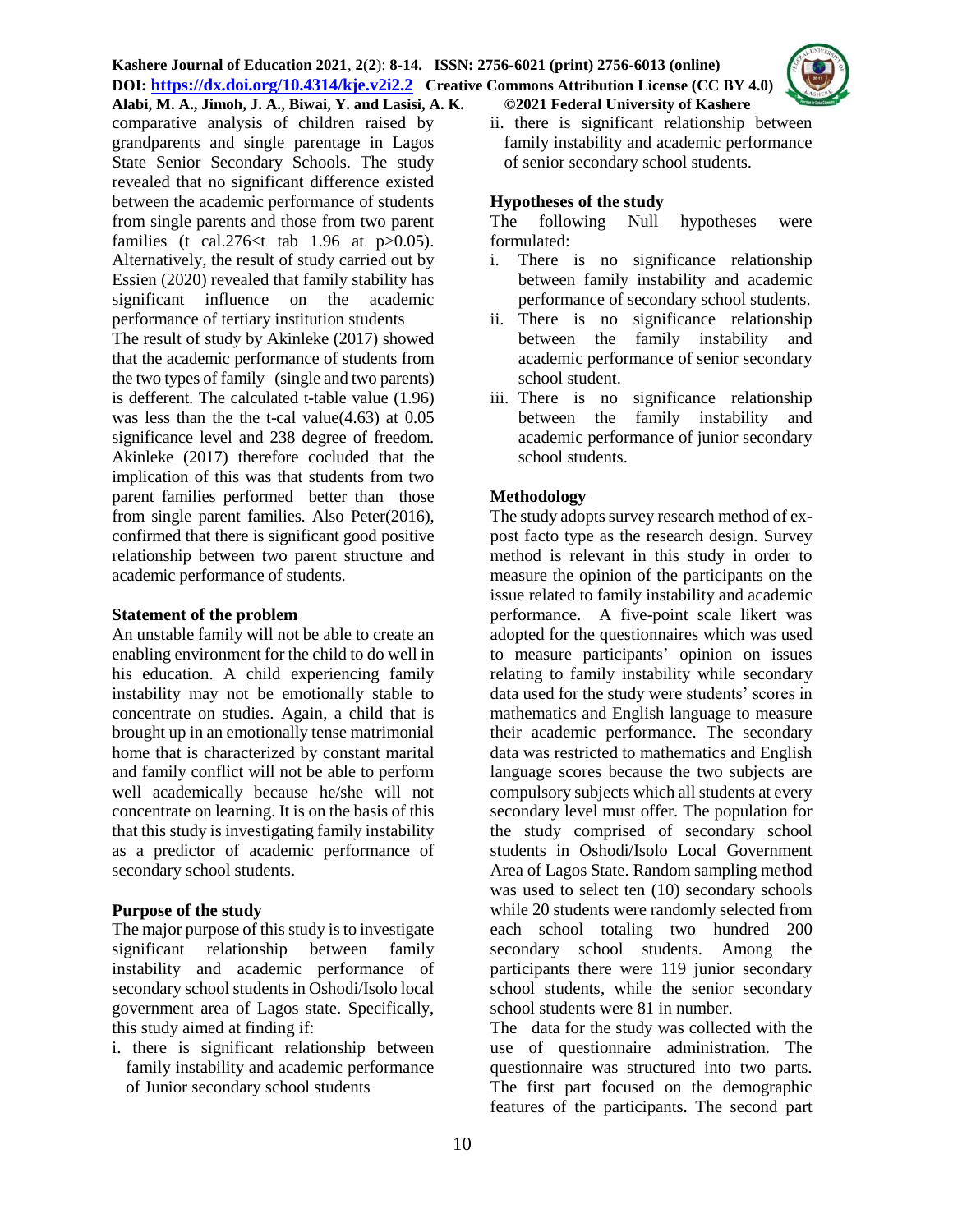comprises of items on family instability issues. The questionnaire was designed by the researcher which was validated by three experts in marital counseling. The reliability of the instrument was measured through pilot testing and Cronbach's statistical tool was employed to check the consistency and accuracy of the measurement scale. A reliability coefficient of 0.73 was obtained, which indicates that the items in the instrument measured family instability. The questionnaire was administered personally by the researchers to the participants in the selected schools, with the permission of the school management. A total of two hundred and twenty questionnaires were administered while two hundred copies were completed and returned. The completed questionnaires were



#### **Results**

This section of the report presents the results obtained from the analysis of the generated data. This is done in hypothesis by hypothesis format. It is done with the aid of fully labeled tables for clearer illustration. The explanation of the content of each of the tables is put immediately after it.

## **Hypothesis One**

There is no significant relationship between family instability and academic achievement among students.

**Table 1: Correlation between Family Instability and Academic Achievement of Students**

| Variable                  | No         | Mean S.D   |             | Df  | r. calc. | r. critical | Probability |
|---------------------------|------------|------------|-------------|-----|----------|-------------|-------------|
| <b>Family Instability</b> | 200        | 44.60 9.43 |             | 398 | $-0.63$  |             | $0.05**$    |
| Academic Achievement      | <b>200</b> |            | 50.66 13.06 |     |          |             |             |

\*\* (Significant at 0.05 critical region)

The table shows the result obtained from testing hypothesis one. From the table, it is shown that r. calculated  $= -0.63$ , degree of freedom  $= 398$ and r. critical  $= 0.2$ . Since r. calculated  $(-0.52)$ is greater than r. critical (0.2), the hypothesis is rejected. Thus, there is significant relationship between family instability and academic achievement among students.

## **Hypothesis Two**

There is no significant relationship between family instability and academic achievement among junior students.

## **Table 2: Correlation between Family Instability and Junior Secondary School Students Academic Achievement**

| Variable                  | Nο  | Mean S.D    | - Df  |         |    | r. calc. r. critical Probability |
|---------------------------|-----|-------------|-------|---------|----|----------------------------------|
| <b>Family Instability</b> | 119 | 44.71 9.49  | - 236 | $-0.52$ | 02 | $0.05**$                         |
| Academic Achievement      | 119 | 50.40 13.03 |       |         |    |                                  |

\*\*(Significant at 0.05 critical region)

The table shows the result obtained from testing hypothesis two. From the table, it is shown that r. calculated  $= -0.52$ , degree of freedom  $= 236$ and r. critical  $= 0.2$ . Since r. calculated  $(-0.52)$ is greater than r. critical (0.2), the hypothesis is rejected. Thus, there is significant relationship

between family instability and academic achievement among junior students

## **Hypothesis Three**

There is no significant relationship between family instability and academic achievement among senior students.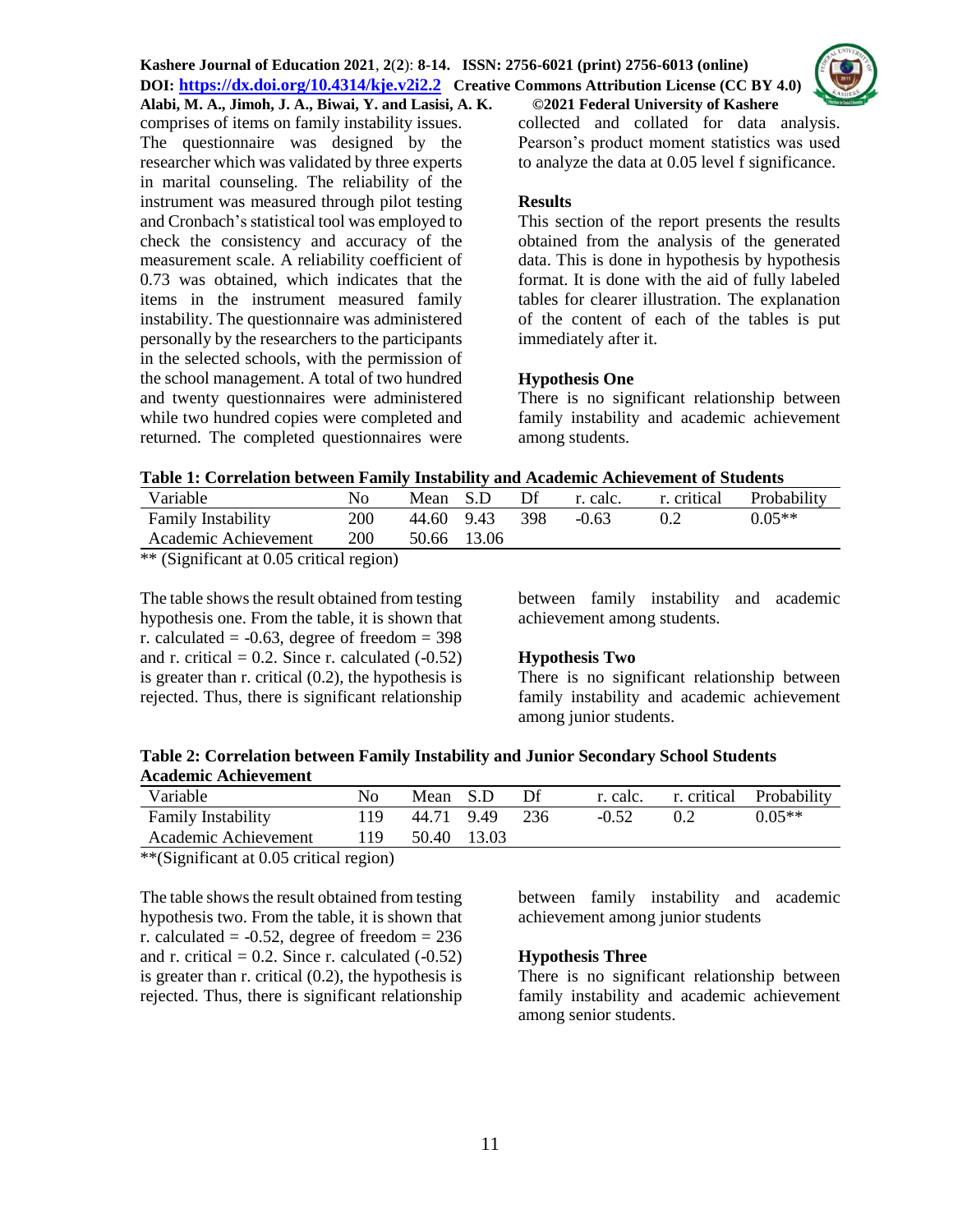

| Variable                  | No. | Mean       | -S.D   | Df  | r. calc. | r. critical | Probability |
|---------------------------|-----|------------|--------|-----|----------|-------------|-------------|
| <b>Family Instability</b> |     | 44.43 9.49 |        | 160 | $-0.51$  |             | $0.05**$    |
| Academic Achievement      | 81  | 51.02      | -13.18 |     |          |             |             |

\*\*(Significant at 0.05 critical region)

The table shows the result obtained from testing hypothesis three. From the table, it is shown that r. calculated  $= -0.51$ , degree of freedom  $=$ 160 and r. critical  $= 0.2$ . Since r. calculated  $(-1)$ Findings of this study:

- i. There is significant relationship between family instability and academic performance among secondary school students.
- ii. There is significant relationship between family instability and academic performance among junior secondary school students.
- iii. There is significant relationship between family instability and academic performance among senior secondary school students.

## **Discussion of Findings**

The finding revealed that at a critical region of 0.2 which is lesser than the significant level of 0.63 there is significant relationship between family instability and academic achievement among students. This finding from the study concurs with existing literature on family instability and academic performance. Oladele, Kazeem & Akintayo (2014) conducted a study to investigate the influence of parental instability on the academic achievement of senior secondary school students in Ibadan North Local Government Area of Oyo State, Nigeria. The result showed that parents' attitudes towards their children's education had significant effect(s) on students' self-reporting of academic achievement. Adesehinwa (2013) reported effect of family type and poor funding on students' academic achievement; Ogbemudia and Aiasa (2013) reported lack of good home foundation for pupils as cause of poor performance by students

Furthermore, on the hypothesis tested on family instability and academic performance of JSS students showed that there is a significant relationship. The findings from this hypothesis

0.51) is greater than r. critical (0.2), the hypothesis is rejected Thus, there is significant relationship between family instability and academic achievement among senior students is in line with existing works on family instability and academic performanc Egunsola (2014) studied the influence of home environment on academic performance of secondary school students in Agricultural science in Adamawa State, Nigeria. The results showed that parental educational qualification  $(r = 0.73)$ , occupation  $(r = 0.71)$ , and home location  $(r = 0.73)$  were highly correlated with students' academic performance while parental economic status (income and affluence) have moderate correlation  $(r = 0.60)$  but all the independent variables have significant influence on students' performances in Agricultural science at the secondary school. However, it is related to the present study as both are interested in finding out the influence of family instability factors on student academic outcome. But the finding of other studies revealed different result from this study. For example, Onesto & Kaselema (2015) investigated the influence of home environment on students' academic performance in the selected secondary schools in Arusha Municipality.The results revealed that there was no direct relationship between home environment and students' academic performance in schools.

Lastly, the hypothesis tested on family instability and academic performance of SSS students showed that there is a significant relationship. The findings from this hypothesis corroborates previous works on family instability and academic performance as Oyetakin (2014) carried out a study to examine family structure and students' academic performance with a major focus on the comparative analysis of children raised by grandparents and single parentage in Lagos State Senior Secondary Schools. The study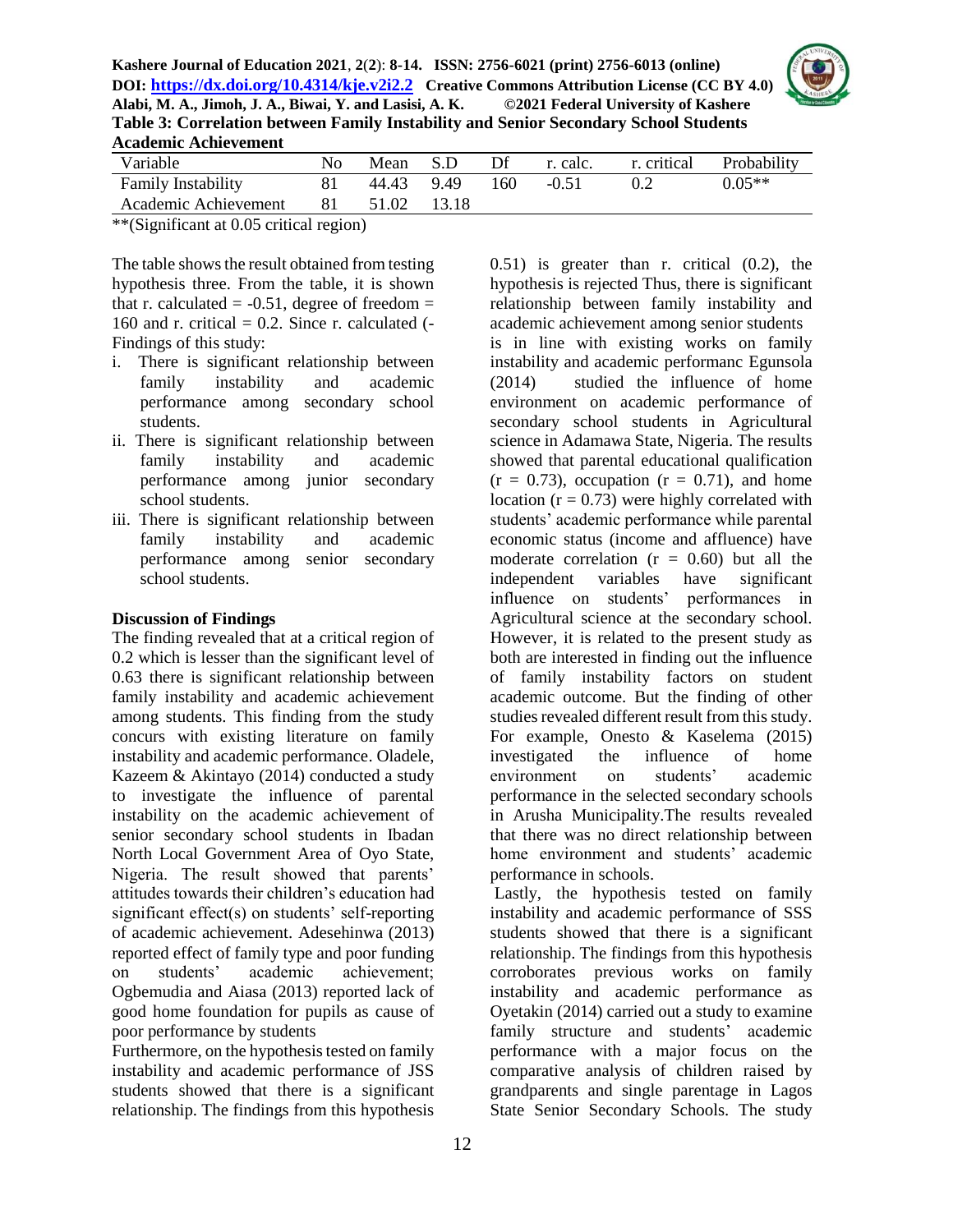**Alabi, M. A., Jimoh, J. A., Biwai, Y. and Lasisi, A. K. ©2021 Federal University of Kashere** revealed that no significant difference existed between the academic performance of students from single parents and those from two parent families (t cal.  $276 \leq t$  tab 1.96 at p $> 0.05$ ). This study is related to the present study in that it is geared towards exploring how home environmental factors influence students' academic performance. Also, Akinleke (2017) cocluded that students from two parent families performed better than those from single parent families.

## **Conclusion**

This study underscores the need for the consideration of the influence of family instability on academic performance. The significance of studying the relationship between family instability and academic performance cannot be over emphasized. Given the prevalence of poor academic performance among students, this study aids educationists and government education administrators to target intervention programs to those most in need of counseling to help them academically. This would improve the general academic performance of students and reduce the incidence of mass failures in schools especially as it concerns students of Secondary Schools. A reduction in the number of students with poor academic standing would bring about a seasoned and competent student population that can contribute meaningfully to the development of the country. Also, there would be a competent work force to drive the economy of the country and bring about the economic development the country desperately needs.

#### **Recommendations**

In the light of the findings of this study, the following recommendations are made;

1. Couples should avail themselves of the services of marriage counselors in the resolution of marital disputes. This would help them resolve disputes and differences amicable without threatening the stability of the home front. Marriage counselors are specially trained to deal with issues of marital dispute and they can help couples resolve dispute and differences that could otherwise lead to marital instability.

- 2. Families should be encouraged to make the home a conducive environment for children to freely express themselves and be open to correction. The home environment should not be made hostile and unfriendly to children as this could make them become withdrawn seek solace in friends who could lure them into delinquent acts. This would give children the opportunity to express themselves would also help to be confident and assertive among their peers and make them not to have inferiority complex among their peers.
- 3. Parents should be encouraged to have the number of children they can adequately cater for. This would enable them provide for their basic needs and prevent them from taking to delinquent acts like stealing or moving with bad company to meet their needs. It would also prevent them from putting undue pressure on their children with regards to working to make ends meet, thus giving them time to focus on their studies and do well academically.

#### **References**

- Adesehinwa, O. A. (2013). Effects of family type (monogamy or polygamy) on students' academic achievement in Nigeria. *International Journal of Psychology and Counselling,* 5(7), 153 – 156.
- Akinleke, W. O. (2017). Impact of family structure on academic performance of secondary school students in Yewa local government area of Ogun state, Nigeria*. International journal of Sociology and Anthropology Research.* 3(1), 1-10.
- Benjamin, K. K. (2014). Influence of Parental involvement on students' academic performance ofpublic mixed secondary schools in Kuresoi sub-country, Nakuru country, Kenya. *International journal of Education and research.* 2(12), 505-516.
- Edinyang, S. D. (2012). Roles of the family in enhancing peace in Nigeria*. Journal of*